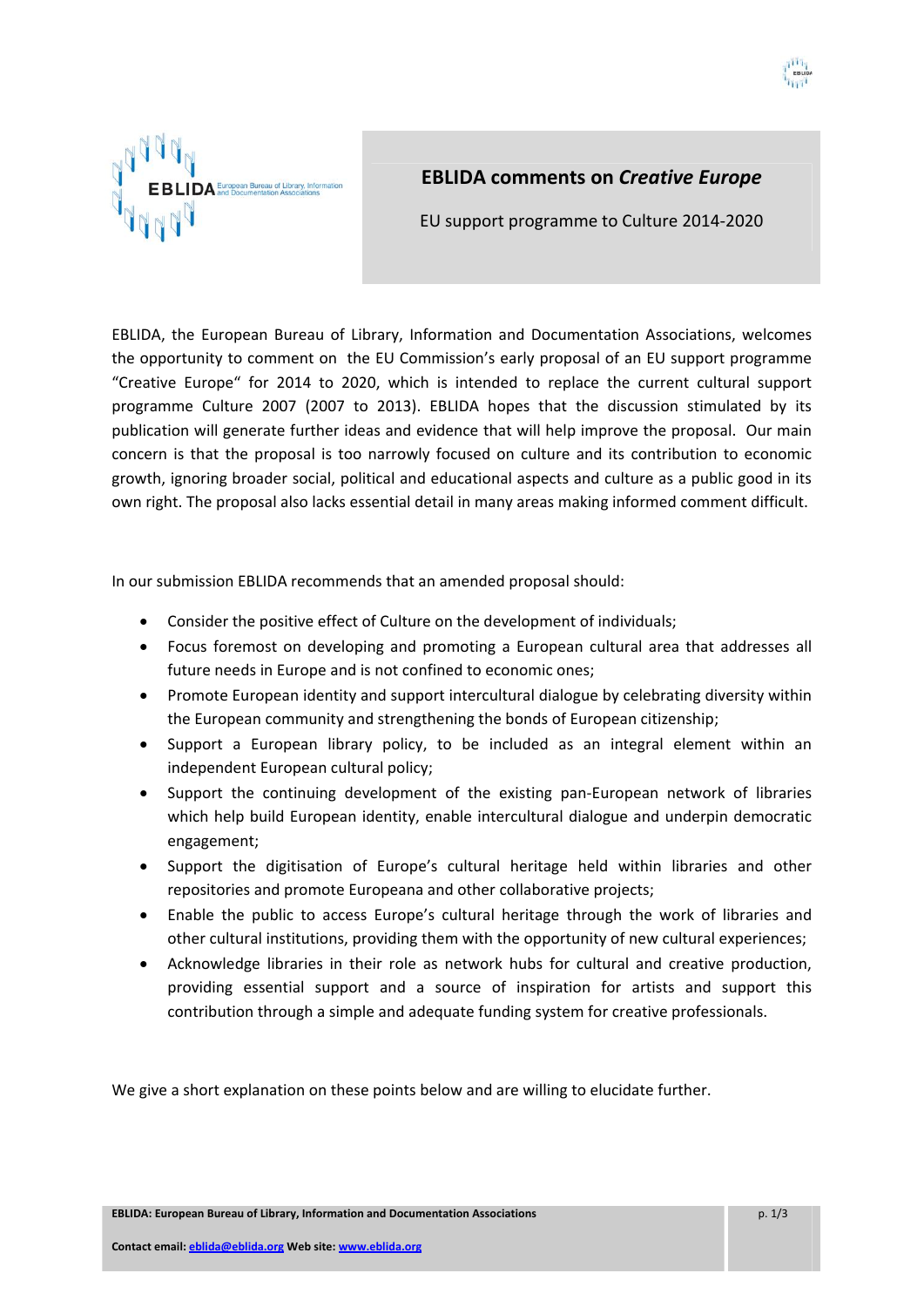

## **Culture as the focus of economic growth**

In proposing "Creative Europe", the EU Commission is in fact recommending the creation of an additional economic programme rather than developing and promoting the idea of a European cultural area, which has been the aim of the current EU programme, Culture 2007.

Culture cannot just be defined by its contribution to economic growth and job creation. EBLIDA believes that this programme proposal, which focuses almost exclusively on the cultural and creative industries, is inadequate as it fails to embrace culture in its broader dimensions and address how cultural services and activity can meet the future needs of the citizens of Europe. The concept of a creativity-driven Europe only partially addresses the objectives of the EU strategy set out in 'Europe 2020'.

## **Culture promoting strong European citizenship**

The core objective of a cultural programme should be to promote a European identity and support intercultural dialogue – these also feature strongly amongst the priorities and responsibilities of libraries. Their role in cultural education, helping to foster identity and providing a robust sociocultural underpinning for communities of all types are not addressed at all in the proposal. Yet such programmes are vital especially for those aspiring EU citizens of extra‐European origin who are bound to become more numerous within the Union, and who will deserve special provision that is both sensitive to their own backgrounds and culture but also welcoming and informative about European citizenship.

The current political and economic difficulties within the European Union demonstrate both the need to strengthen the bonds of European citizenship and to increase respect and understanding for the great diversity of communities and peoples embraced within the Union. A variety of cultural and educational agencies (including libraries), working within their local communities, assume responsibility for this. An extensive network of citizen-centred libraries, often serving economically and socially deprived communities, sit alongside special, university and major libraries providing universal access – together they are the engine rooms of creativity and promoters of democracy.

The funding of temporary projects will stimulate innovation and enable new service development. However organisational and community resilience grows from a basis of continuing development and the support facilitated by existing networks such as libraries. The new programme should also support the infrastructure that enables the new, the innovative and the creative.

#### **Cultural property – Cultural heritage**

Items of cultural heritage are characterized by a dual nature. On the one hand they are commodities but on the other they have an intrinsic value setting them apart from mere commodities.

This dual nature needs to be acknowledged appropriately when presenting and preserving items such as handwritten documents, manuscripts, and book and media collections - a fair intellectual property framework is required to enable their effective use and marketing. One of the tasks of a creative Europe must be to promote the digitisation of cultural heritage items at the institutions where they are housed and also to make them easily accessible for everyone within key projects